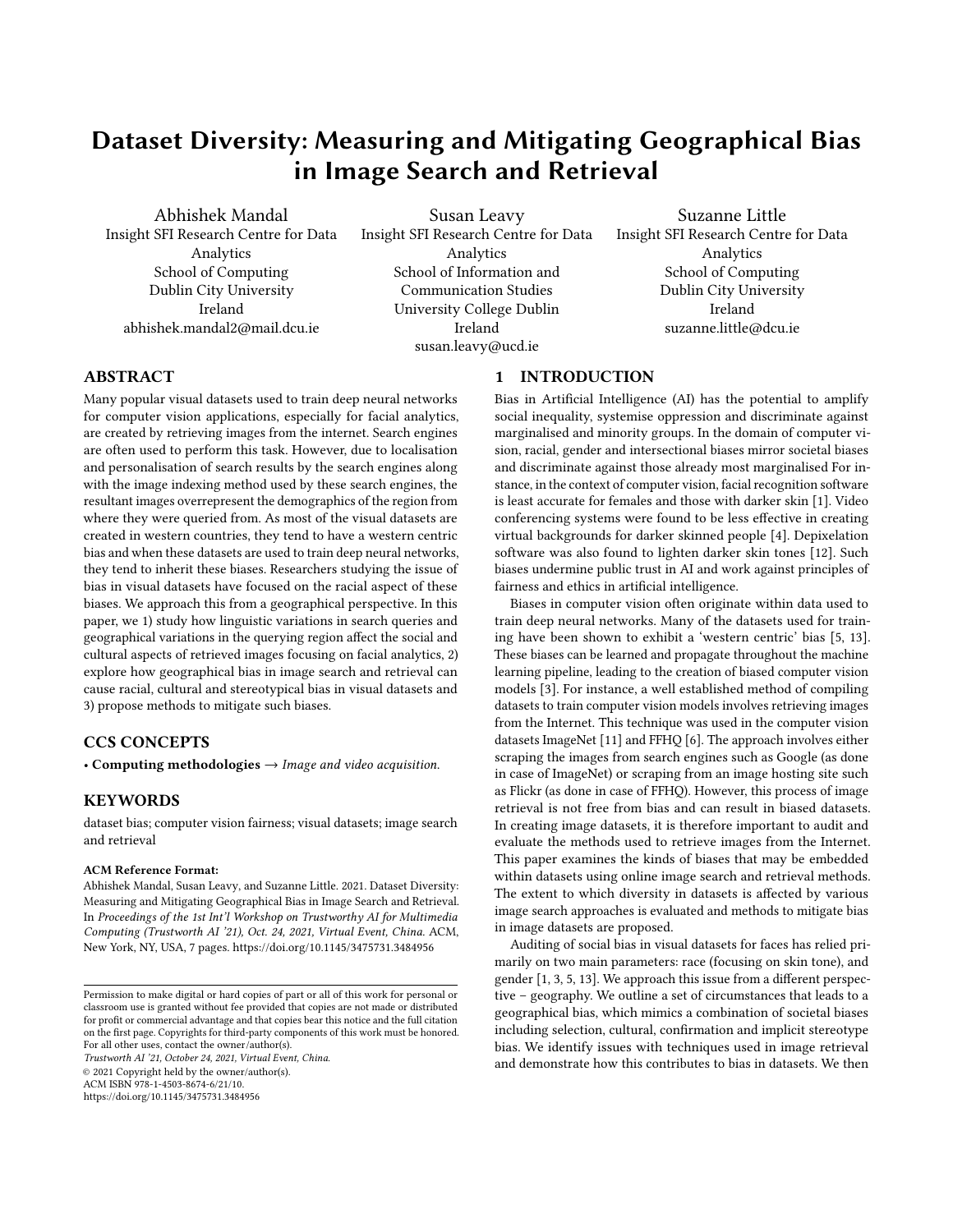propose methods to evaluate bias and increase levels of diversity in datasets.

Most internet search engines return localised results with respect to the language of a particular query and the IP-address derived location from which it was queried. In this research therefore, we focus on these factors and examine how they affect levels of diversity within the resulting datasets. The effects of language and location on search results is illustrated in Figures [1](#page-1-0) and [2](#page-1-1) where considerable differences in relation to cultural, racial and gender-based attributes in search results were returned when a query is expressed in different languages and searched from different geographical locations. In examining the extent to which query language and localisation techniques of search engines may result in localised biases in image datasets and how this may be evaluated and mitigated, we address the following questions:

- How does varying the location and language of an online search affect image search and retrieval?
- How is the diversity of visual datasets for facial analytics affected by the image retrieval methodology?

<span id="page-1-0"></span>

Figure 1: Search results for 'CEO'. Arabic-UAE (top), English-UK (bottom)

<span id="page-1-1"></span>

Figure 2: Search results for 'Politician'. Hindi-India (top), English-USA (bottom)

# 2 RELATED WORK

Social biases in multimedia computing pertaining to race, gender and its intersections have been studied in great detail in the recent years. In computer vision, these biases are particularly apparent in facial recognition technology. Buolamwini and Gebru [\[1\]](#page-6-1) audited commercial facial recognition systems and found that facial classifiers perform better on male faces and those with lighter skin tone. This shows the presence presence of racial, gender and intersectional bias in them with white males getting the best performance and black females the worst. Similar biases exist in other technologies involving computer vision such as digital cameras and AI judges for beauty contests [\[9\]](#page-6-9). Mehrabi et al. [\[9\]](#page-6-9) reviewed the types of biases present in AI systems including historical, representational, evaluation and sampling bias among many others. Most of these biases manifest themselves as gender and racial bias. As such, in facial recognition, most of the research focuses on two aspects: skin tone and gender.

Celis and Keswani [\[3\]](#page-6-6) studied the presence of social bias in image retrieval and found that search queries related to people tend to return images that reflect the social, cultural and demographic attributes of the region. This leads to over-representation of the demographic of the region from where the images are being queried. Machine learning algorithms tend to be more prone to implicit biases [\[3\]](#page-6-6). As such, they tend to amplify biases present in datasets. Any information that is not explicitly fed to the models during training, simply does not exist for it. For example, if all the images labelled as 'CEO' are of white men, the model will not associate women or men of colour with that particular term. Therefore, having diversity in training datasets is imperative to countering and mitigating implicit biases in machine learning models [\[3,](#page-6-6) [13\]](#page-6-5). Building on this work we approach the issue of bias in facial recognition datasets from the perspective of geography and devise measures that evaluate and accordingly increase diversity.

## 2.1 Biases in Visual Datasets

Karkkainen and Joo [\[5\]](#page-6-4) analysed various popular visual datasets. Their study included Labeled Faces in the Wild, CelebA, COCO, IMDB-WIKI, VGG2, DIF and UTK datasets. Their findings show that the majority of the faces in the datasets, from ∼45% in the UTK dataset to ∼88% in the LFWA dataset, are white. Most of these datasets are either created or drawn from sources in western countries [\[2,](#page-6-10) [6–](#page-6-8)[8,](#page-6-11) [11\]](#page-6-7). The sources include web scraping using search engines, social networking sites, news and other media. As a result, they have a high representation of attributes associated with Western societies such as faces with lighter skin tone and western clothing, leaving the datasets heavily biased with an underrepresentation of non-western regions such as Africa or West Asia. Wang et al. [\[13\]](#page-6-5) studied the geographical distribution of images in OpenImages and ImageNet and found them to be Europe and North America centric, with the USA being highly over-represented and Africa being severely under-represented. When these datasets are used to train deep learning models such biases can be propagated within the learning models and amplified within AI systems [\[3\]](#page-6-6).

Bias in datasets may be of many types. Mehrabi et al. [\[9\]](#page-6-9) discussed the various types of social and cognitive biases in data and their effects on downstream machine learning pipelines. Many of the biases (such as measurement or behavioral bias) cannot be used to evaluate visual datasets due to its nature. Celis et al. [\[3\]](#page-6-6) and Wang et al. [\[13\]](#page-6-5) analysed a few causes of bias in visual datasets arising due to historical and cultural reasons. Understanding the range of biases that may be embedded in a dataset is key to identifying potential sources of bias and mitigating them. The following presents an overview of the predominant kinds of biases in image datasets:

• Historical Bias: Mehrabi et al. [\[9\]](#page-6-9) defines historical bias as preexisting bias present in society that seeps into the data, even after perfect sampling. An example of such bias would be that image search results for the term 'CEO' would be mostly men. This reflects that, both historically and currently, the majority of CEOs positions were held by men [\[3\]](#page-6-6).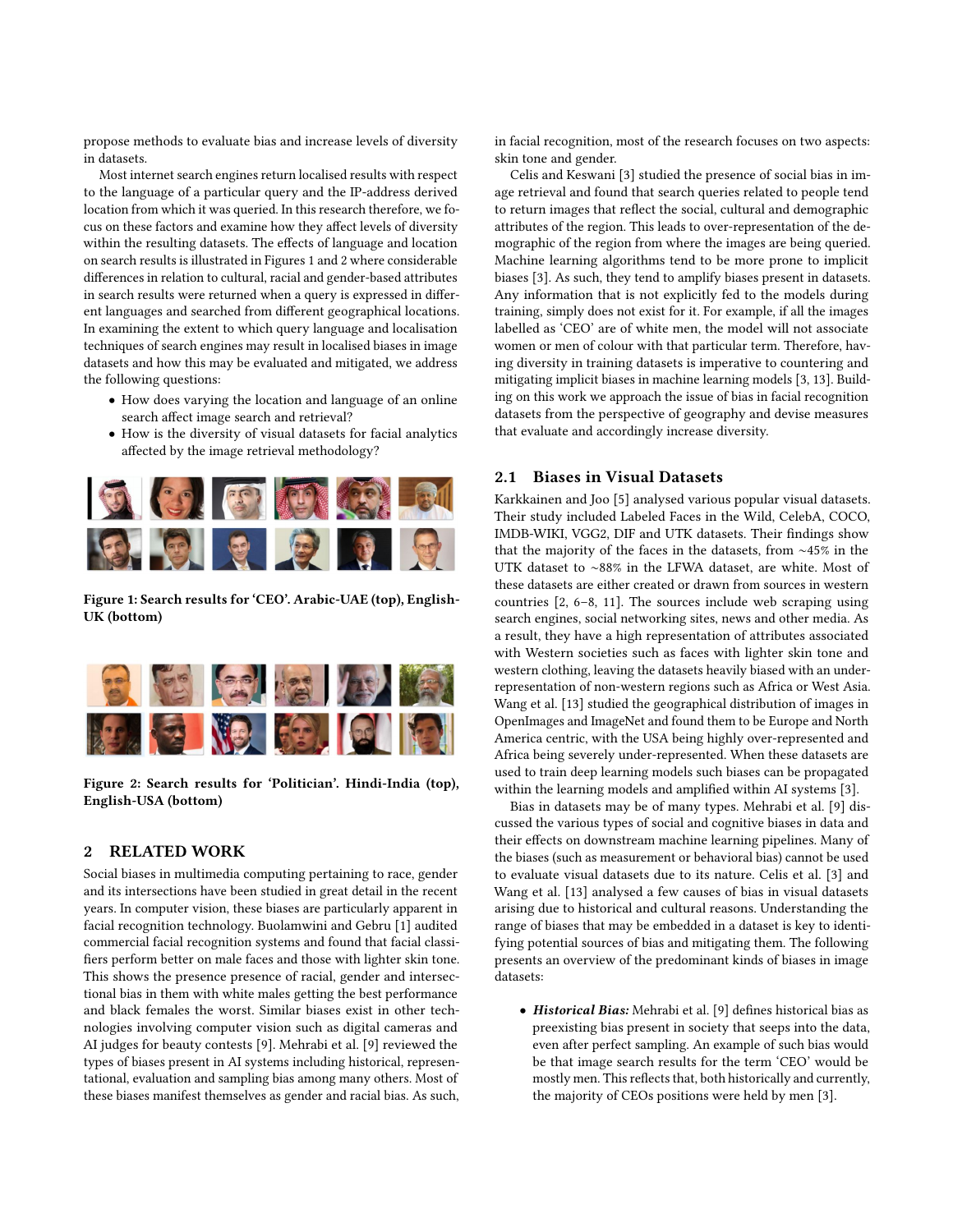- Cultural Bias: Cultural bias may be defined as certain cultural features and attributes, which are associated with a certain group or sub-group of people. For example, analysis of labels in popular visual datasets revealed that images of women are associated with labels such as 'kitchen', 'indoor', 'food' and 'appliances' while those of men are associated with labels such as 'sports', 'vehicle' and 'outdoor' [\[13\]](#page-6-5).
- Representation Bias: This type of bias is often caused due to poor sampling or less diversity in the source. For example, Labelled Faces in the Wild (LFW) dataset was curated from news articles in the USA [\[7\]](#page-6-12). This is reflected in the dataset with about 88% images being of white people [\[5\]](#page-6-4).

## 2.2 Search Engine Localisation as Cause of Bias

Search engines such as Google and Bing generally aim to provide search results that are relevant to the geographical location according to query settings or derived from the originating IP address. Retrieving images in this way returns images with local characteristics. Although a good technique for providing users with locally relevant results, creating datasets in this way can limit the resulting diversity as shown in section 2.1.

Researchers have attempted to address this issue by adding location based keywords along with the queries. For example datasets used query terms such as "Asian Boy" for image retrieval but this can lead to stereotypical bias in the results (e.g. the images being mostly of East Asian people with little or no representation of people from other regions of Asia) [\[5,](#page-6-4) [11\]](#page-6-7). Given that search engines index images based on keywords from web pages, queries in English will return images from an English language website [\[3\]](#page-6-6). For example, for a query such as 'Farmers in Thailand', the images returned are mainly from English language websites. Search results for 'Egypt' and 'Paris' similarly return images of pyramids and the Eiffel Tower. The images reflect concepts garnered from websites containing content in English and are thus more likely to reflect a Western viewpoint. Websites written in the main language of a particular country are excluded when the queries are not in the local language [\[13\]](#page-6-5). Attempts to mitigate this issue when creating datasets have been taken by translating search queries into different languages. ImageNet, for example, translated the queries into Chinese, Spanish, Dutch and Italian, along with English. However, apart from Chinese, all other languages are European and thus, have a Western centric bias [\[11\]](#page-6-7). Addressing this bias in image search and retrieval as a method of generating image datasets is the main focus of this paper.

## 3 DEFINING 'GEOGRAPHICAL BIAS'

A combination of the localisation and personalisation of search engine results along with the issue of implicit bias in machine learning algorithms, gives rise to a kind of bias that we have defined as geographical bias. In defining the concept of geographical bias, we build on ideas from social identity theory and social psychology and apply them in the context of information retrieval. We define geographical bias as a type of selection bias which is at the intersection of cultural bias, confirmation bias and implicit stereotype bias. The following outlines contributing factors and impacts of geographical

bias and how they are caused by localisation and personalisation in online image search:

Contributing Factor  $\rightarrow$  Selection bias: Localisation and personalisation features of a search engine along with language of the query can result in a a biased search query. This paper identifies selection bias in the search query as a central cause of bias in many image datasets.

Outcome  $\rightarrow$  Cultural bias: Limited variation in the language of the search terms along with localisation and personalisation of the search engine results in biased image datasets.

Societal Impact  $\rightarrow$  Confirmation and implicit stereotype bias: Due to localisation and personalisation features of the search engines, the images retrieved confirms or supports prior concepts and beliefs concerning the local population. For example, the stereotypical concept of a CEO being a 'white middle aged male wearing a business suit' in western society could be reinforced. All the above factors contribute to an unintentional bias learned through repetition.

### 4 CREATING THE DATASET

To test our hypothesis, we collected a dataset of human faces from a wide geographical range. To include as much variation as possible, we divided the world into nine regions, each having a language (the lingua franca of that particular region) and one or two countries from the region. The countries chosen are generally the more populous countries of that region. The choice of regions is inspired from the racial groupings by Karkkainen and Joo [\[5\]](#page-6-4) based on the US Census Bureau. We added further categories to increase cultural diversity.

# 4.1 Language-Location Pair and Query Selection

We divide the world into the following nine regions: East Asia (EA), South Asia (SA), South East Asia (SEA), North Africa and West Asia (NAWA) , Sub Saharan Africa (SSA), West Europe (WE), East Europe (EE), North America (NA) and Latin America (LA). We selected the most widely spoken language in each region as the query language and the most or second most populous country in that region as the querying location resulting in nine sets of language-location pairs. Note that location here refers to the region and not the individual country.

Five queries were selected as query terms: 'CEO', 'Engineer', 'Politician', 'Nurse' and 'School Teacher'. All these queries represent identities based on occupation. 'CEO' and 'Engineer' are traditionally considered male dominated fields whereas 'Nurse' and 'School Teacher' are female dominated. 'Politician' is considered globally more gender balanced. We translated these queries into different languages using Google translate, as per the languagelocation pairs. See  $^1$  $^1$  for the full list of language-location pairs and the corresponding queries in that language.

## 4.2 Image Collection and Face Cropping

We used Google advanced image search for querying the images and used a Virtual Private Network (VPN) as well as the 'region' option

<span id="page-2-0"></span><sup>1</sup>[https://github.com/aibhishek/Geographical\\_Bias/blob/main/Query\\_Terms.pdf](https://github.com/aibhishek/Geographical_Bias/blob/main/Query_Terms.pdf)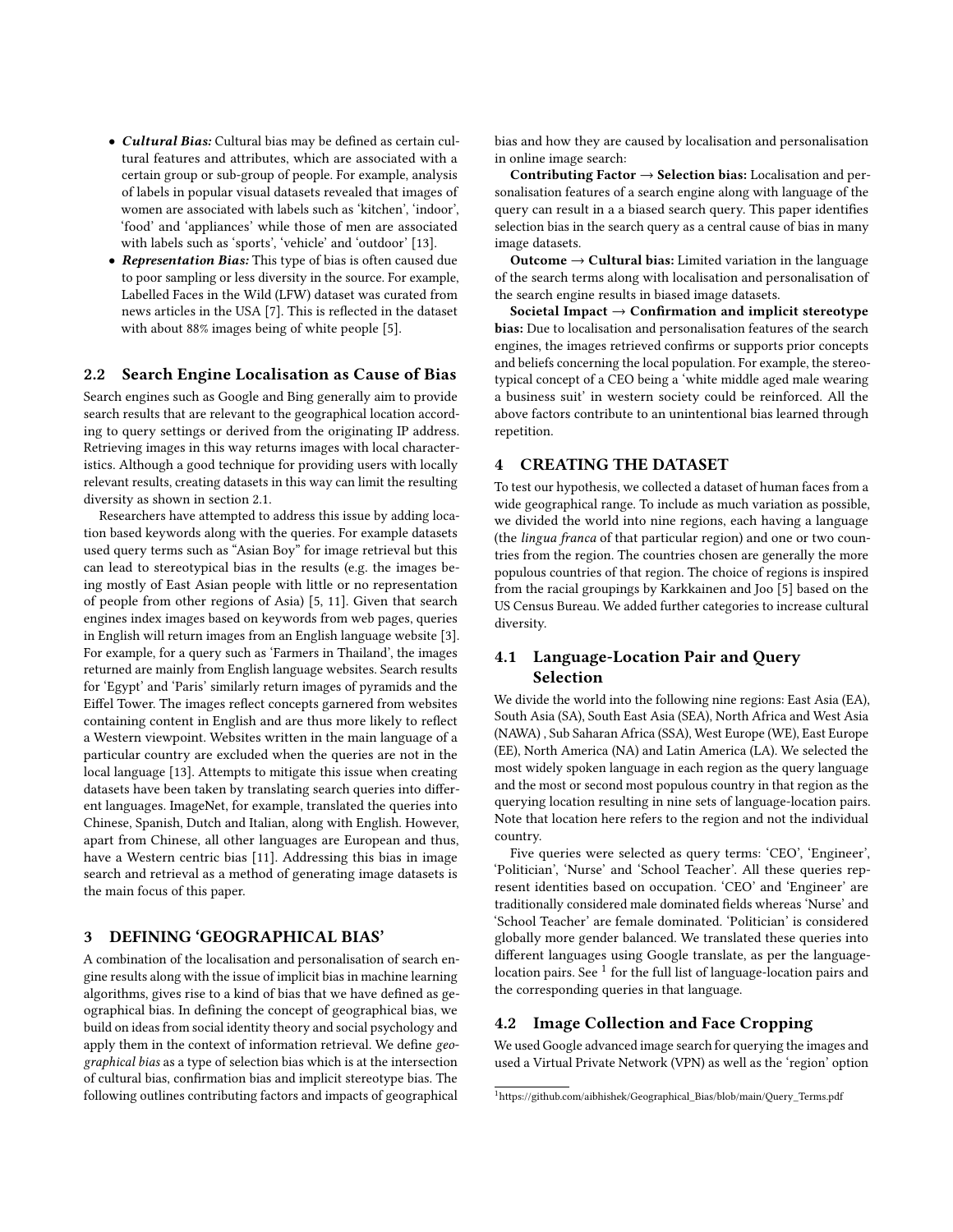in image search to specify the origin country for each query. Each language-location pair corresponding to one region has five queries in that particular language. For each query, 150 images were scraped. For language-location pairs with two countries, 75 images were queried from each. For queries in Spanish where the noun changes with gender, we used each form of the noun and included the search with 'any of these words' feature. For example, search results for 'politician' would include results for either 'politica' or 'politico'. The 150 images were the top results returned by Google's algorithm. To detect the faces in the images and crop them, we employed a face detection and cropping algorithm called Autocrop<sup>[2](#page-3-0)</sup>. We randomly select 20 faces for each query. A total of 900 faces were collected for all the regions. This collection of 20 faces, corresponding to one query for one language-location pair, is referred to as an image set.

Each face image has a dimension of 650x500 pixels, with the face covering 80% of the entire image. The resolution was determined experimentally. The background, which covered the remaining 20% of the image, along with attributes such as any visible clothing and headwear were retained. Headwear, clothing and background constitute important cultural aspects of a person's identity. As our aim was to reduce stereotypical bias and increase diversity, it was important to include these details. Also certain professions have uniforms that may include headwear such as engineer's safety hat and nurse's head covering and mask. Finally, we randomly select two images from each language-location pair and create a Diverse Dataset that we use as a benchmark against which to compare the diversity of other popular datasets.



Figure 3: Sample of cropped faces.

## 5 IMAGE SIMILARITY

We calculate image similarity score following an approach used by Celis and Keswani [\[3\]](#page-6-6). Image Similarity Score (ISS) compares how similar two images are based on the features extracted by a pre-trained convolutional neural network (CNN). We use VGG16, a 16 layer deep CNN, trained on the Imagenet dataset, created by the Visual Geometry Group at the University of Oxford. The feature extracting layers of the VGG16 were used to extract the features from the image. Dimensions of the extracted features were reduced using principal component analysis. For two images  $I_1$ and  $I_2$ , with extracted features  $v_1$  and  $v_2$  respectively, we calculate image similarity as:

$$
sim(I_1, I_2) = 1 - \frac{v_1 \cdot v_2}{||v_1||_2 \cdot ||v_2||_2}
$$

$$
sim(I_1, I_2) \in [0, 2]
$$

The image similarity score is 1 - cosine similarity of the two feature vectors. As such, for two copies of the same image, the cosine similarity will be 1 ( $\theta = 0$ ), and therefore the image similarity score is 0. For two decorrelated images, the value of cosine similarity will be 0 (  $\theta = \frac{\pi}{2}$  $\frac{\pi}{2}$  ), and therefore the value of image similarity score will be 1. Similarly, for two visually opposite images, the value of cosine similarity will be -1 ( $\theta = \pi$ ), and therefore the value of image similarity score will be 2. The higher the image similarity score therefore, the more different the image is.

## 5.1 Visual Similarity

Visual similarity in this paper refers to how similar two images of people look [\[3\]](#page-6-6). Features such as eyes, lips and noses follow a pattern whereby the eyes for example, are always above the nose. These patterns are picked up by Convolutional Neural Networks (CNN). However, they differ in terms of skin colour, facial structure and clothing and constitute a different set of features which vary as per region, ethnicity and gender [\[3\]](#page-6-6). These patterns are also picked up by CNNs. If training datasets consist of faces from a particular region or ethnicity or gender, the CNNs start to identify those social attributes with humans. And when those CNNs are used on faces having attributes different from those they were trained with, they fail to identify those faces correctly [\[1,](#page-6-1) [3,](#page-6-6) [5,](#page-6-4) [13\]](#page-6-5). Figure [4](#page-3-1) shows

<span id="page-3-1"></span>

Figure 4: Heatmap of image similarity.

a heatmap of similarity scores of images of people from different regions. We can see that people from similar regions have a lower similarity score indicating that they have higher visual similarity. The similarity score of two identical images is zero.

#### 5.2 Image Similarity Scores

To test our hypothesis, we created two variations of the image similarity scores: intra and cross. Image similarity intra is the mean of image similarity score of every image with all other images in the image set. Image similarity cross is the mean of all of the image similarity scores between the images across all the given image

<span id="page-3-0"></span><sup>2</sup><https://github.com/leblancfg/autocrop>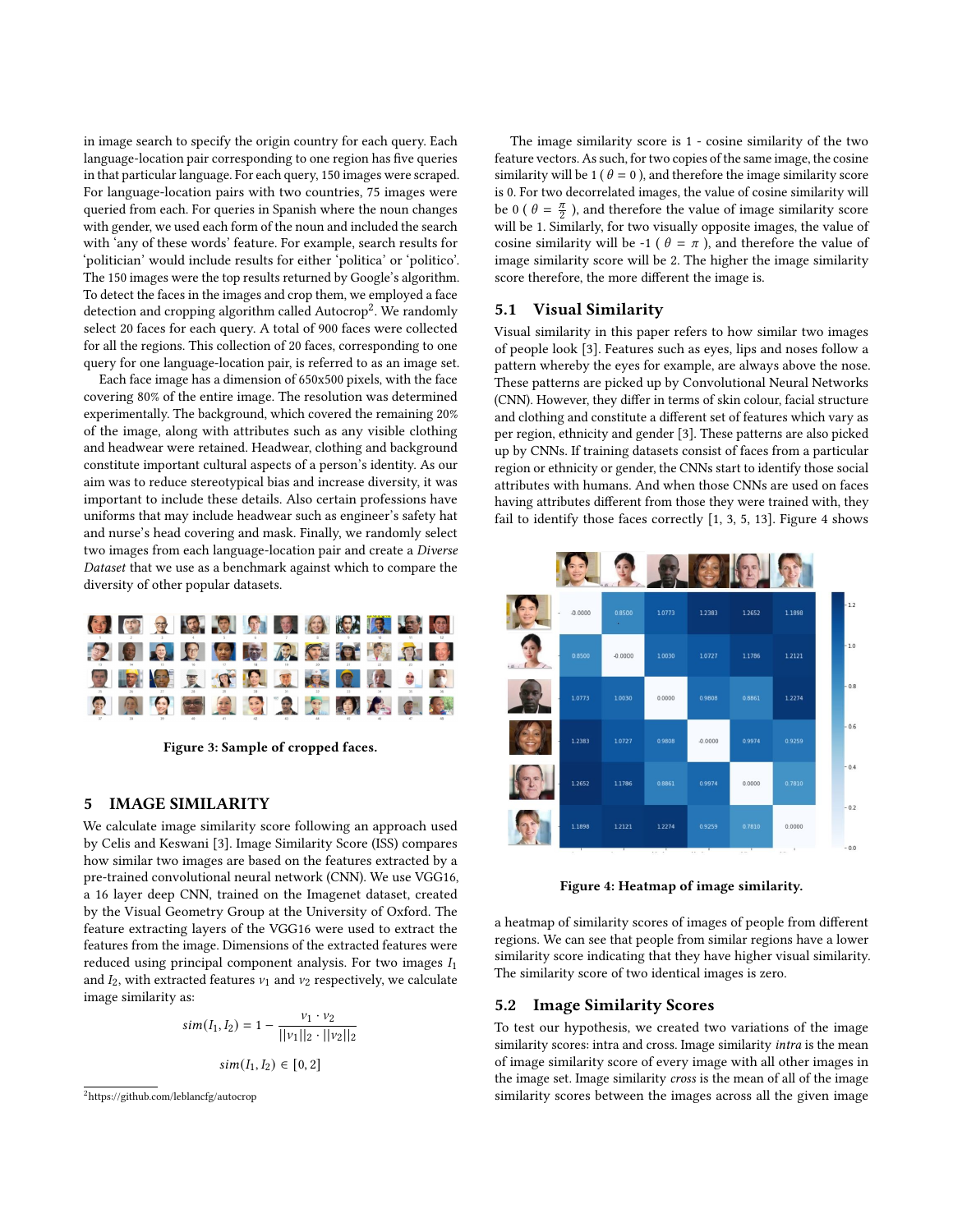sets. Image similarity intra will compare one image set while cross will assess multiple image sets.

Algorithm 1 Algorithm for Calculating Image Similarity Score - Intra

1: Input: List of images (Image Set) S 2: for each  $I \in S$  do 3: convert  $I$  to array 4: process the array and extract features 5: reshape extracted feature array to 20x15x512 6: apply PCA transform 7: reshape to dimensions 1x400 8: append reshaped feature vector array to list V 9: copy  $V \to V'$ 10: for each  $F \in V$  do 11: for each  $F' \in V'$  do 12: Calculate  $\textit{sim}(F, F')$ 13: append similarity score to list L 14: **return** mean $(L)$ 

|       | <b>Algorithm 2</b> Algorithm for Calculating Image Similarity Score - |  |  |
|-------|-----------------------------------------------------------------------|--|--|
| Cross |                                                                       |  |  |

|     | 1: <b>Input:</b> List of list of images (Image Set) $S$    |
|-----|------------------------------------------------------------|
|     | 2: for each $S' \in S$ do                                  |
| 3:  | for each $I \in S'$ do                                     |
| 4:  | extract features                                           |
| 5:  | reshape extracted feature array to 20x15x512               |
| 6:  | apply PCA transform                                        |
| 7:  | reshape to dimensions 1x400                                |
| 8:  | append reshaped feature vector array to list $V^{\dagger}$ |
| 9:  | add $V'$ to stack $V$                                      |
| 10: | while $V \neq \{\}$ do                                     |
| 11: | pop item from V and assign to A                            |
| 12: | for each $A' \in V$ do                                     |
| 13: | for each $F \in A$ do                                      |
| 14: | for each $F' \in A'$ do                                    |
| 15: | Calculate $sim(F, F')$                                     |
| 16: | append similarity score to list $L'$                       |
| 17: | append <i>mean</i> ( $L'$ ) to list $L$                    |
|     | 18: <b>return</b> mean( $L$ )                              |

# 6 EXPERIMENT

We began by arranging the image sets according to all the languagelocation pairs for each query term. Each query term (5 in total), consists of 9 language-location pairs. Each language-location pair consists of one image set i.e., a list of 20 images. Fig. 5 shows this arrangement for the query term 'CEO' and language-location pair 'Arabic-NAWA'. The language-location pairs for all the query terms remain the same<sup>[3](#page-4-0)</sup>.

Image similarity score – Intra (ISS $_{intra}$ ) is calculated by taking the mean of sim(I,I') of all the images in a single image set. The



<span id="page-4-1"></span>Figure 5: Arrangement of Images according to Query Term and Language-Location Pair.

| Query          | ISS <sub>intra</sub> | <b>ISS</b> cross |
|----------------|----------------------|------------------|
| <b>CEO</b>     | 0.9644               | 0.9846           |
| Engineer       | 0.9925               | 0.9939           |
| <b>Nurse</b>   | 0.9862               | 0.99             |
| Politician     | 0.9724               | 0.9836           |
| School Teacher | 0.9860               | 0.9904           |
| Mean Value     | 0.9803               | 0.9885           |

Table 1: ISS<sub>intra</sub> and ISS<sub>cross</sub> scores for all the query terms. Higher values have been highlighted in bold.

mean of ISS<sub>intra</sub> for all the language-location pairs for a given query gives  $ISS<sub>intra</sub>$  for that query term.

Image similarity score –  $Cross (ISS<sub>cross</sub>)$  is calculated by taking the mean of sim(I,I') of each image in every image set with all the images of all other image sets for a particular query term. We calculate  $ISS<sub>intra</sub>$  and  $ISS<sub>cross</sub>$  for all the query terms and tabulate the results.

#### 6.1 Calculating Diversity in Visual Datasets

We use ISS<sub>intra</sub> as a way to measure diversity in some popular face datasets. For this, we chose Flickr Faces HQ (FFHQ), WIKI, IMDB, Labelled Faces in the Wild (LFW), UTK Faces and our own Diverse Dataset. To calculate ISS<sub>intra</sub>, 100 images were randomly sampled from each of the datasets (except Diverse Dataset, as it had only 90 images). We then calculated  $ISS<sub>intra</sub>$ , and tabulated the results (Table [1](#page-4-1) and [2\)](#page-5-0).

#### 7 FINDINGS AND DISCUSSION

The findings of this study demonstrate how varying the language and location of online image search queries can increase the diversity of the resulting visual dataset. In comparing the diversity of datasets in our study we found that the values of ISS<sub>cross</sub> are higher than ISS<sub>intra</sub> for all the query terms (see Table [1\)](#page-4-1). Consequently, the mean value of  $ISS<sub>cross</sub>$  is also higher. The  $ISS<sub>cross</sub>$  values were higher than the individual ISS<sub>intra</sub> scores for 66.66% of cases (30 out of 45 language-location pairs). Appendix A contains the individual scores and calculations for each query and language location pair. These quantitative measurements support our visual observation

<span id="page-4-0"></span><sup>3</sup>[https://github.com/aibhishek/Geographical\\_Bias/blob/main/Query\\_Terms.pdf](https://github.com/aibhishek/Geographical_Bias/blob/main/Query_Terms.pdf)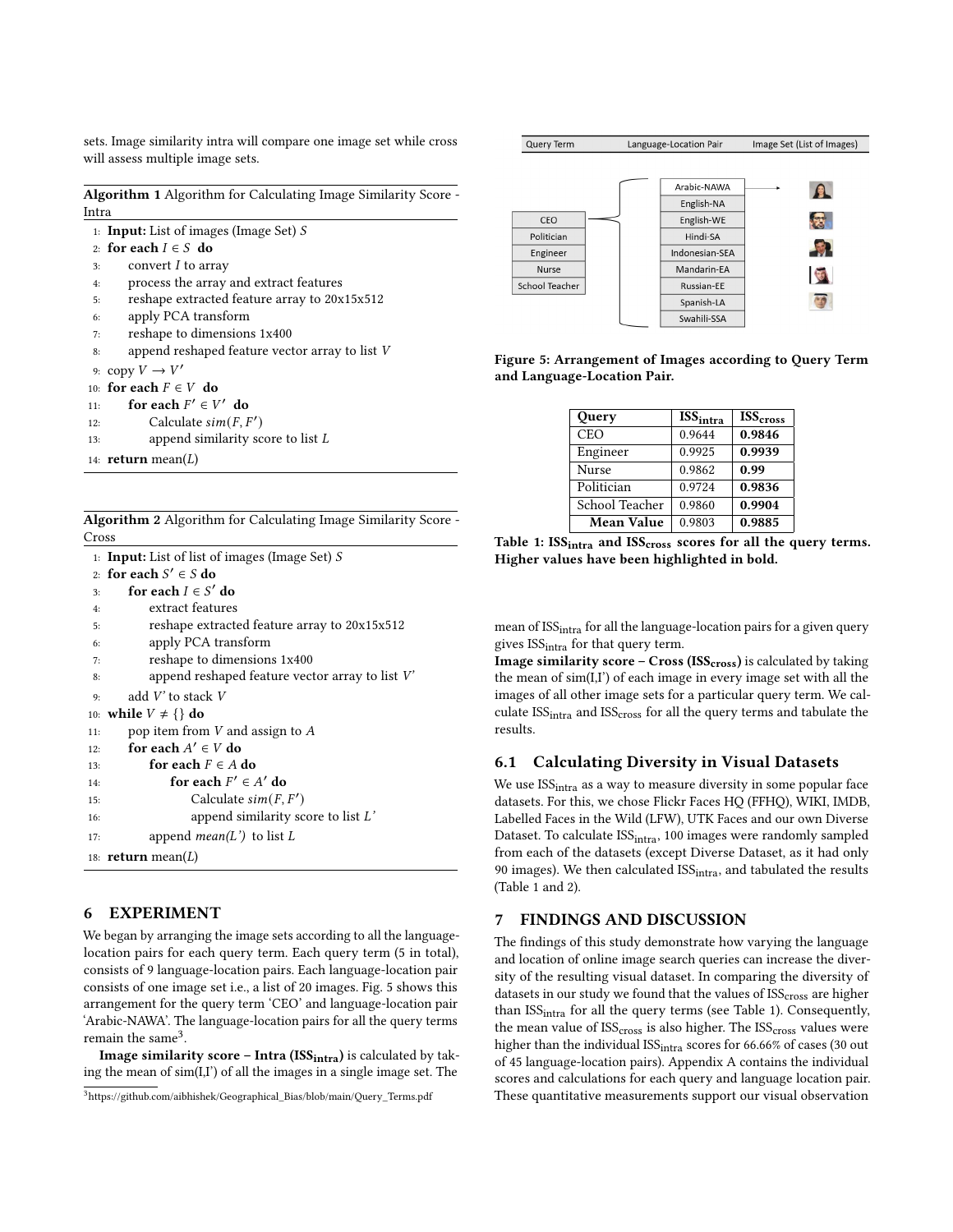<span id="page-5-0"></span>

| <b>Dataset</b>                | <b>ISS</b> intra |  |
|-------------------------------|------------------|--|
| FFHQ [6]                      | 0.9940           |  |
| Diverse Dataset               | 0.9895           |  |
| <b>WIKI</b> [10]              | 0.9786           |  |
| $\overline{\text{IMDB}}$ [10] | 0.9661           |  |
| LFW [7]                       | 0.9536           |  |
| <b>UTK</b> [14]               | 0.9418           |  |
|                               |                  |  |

Table 2: ISS<sub>intra</sub> of Datasets.

outlined in section 1 that the image search results obtained by varying the language and location of the search queries increases the visual diversity of the results.

The quantitative results (Figure [6\)](#page-5-1) show that  $ISS<sub>intra</sub>$  has a wider spread than ISS<sub>cross</sub>, which are more concentrated around one value  $(\sim 1)$ . At sim(I,I') = 1, the images are decorrelated, or highly visually dissimilar. This means that the images are least correlated at this point.

<span id="page-5-1"></span>

Figure 6: Distribution of ISS<sub>intra</sub> and ISS<sub>cross</sub>.

The 'Diverse Dataset' has higher ISS<sub>intra</sub> than all the other datasets except FFHQ (see Table [2](#page-5-0) and Figure [7\)](#page-5-2). Thus we can conclude that using a diverse querying methodology (by varying the language and location of search queries) in image retrieval for creating visual datasets can lead to better visual diversity of datasets and help mitigate geographical bias inherited from the search systems.

<span id="page-5-2"></span>

Figure 7: Distribution of ISS<sub>intra</sub> of Datasets (Bar Chart).

#### 8 CONCLUSION

This study presents a methodology for increasing the diversity of datasets and mitigating the effects of geographical bias by increasing the variations in the language of the query terms and the location of the search engines. We demonstrated how current methods of compiling visual datasets using online image retrieval can introduce a type of bias that is unique to this process and reflects a variety of social biases. In order to study and understand this bias more thoroughly, we defined geographical bias, based on the parameters that introduce it: language and location of search engine queries. This type of bias manifests in different forms, throughout the machine learning pipeline, as racial, cultural and stereotypical bias.

In this study, we created a dataset that can reflect the visual diversity of human faces at a global level. However, human faces are extremely diverse with respect to physiological attributes such as face structure and skin colour as well as cultural attributes such as headwear rendering it difficult to capture a full range of diversity in a single dataset. Our goal in this research is therefore to provide a framework for increasing visual diversity in training datasets for training deep neural networks. This methodology can be scaled as per the cultural, racial and ethnic variations of the demographics, on which the final algorithm is targeted.

#### ACKNOWLEDGMENTS

Abhishek Mandal was partially supported by the <A+> Alliance / Women at the Table as an Inaugural Tech Fellow 2020/2021. This